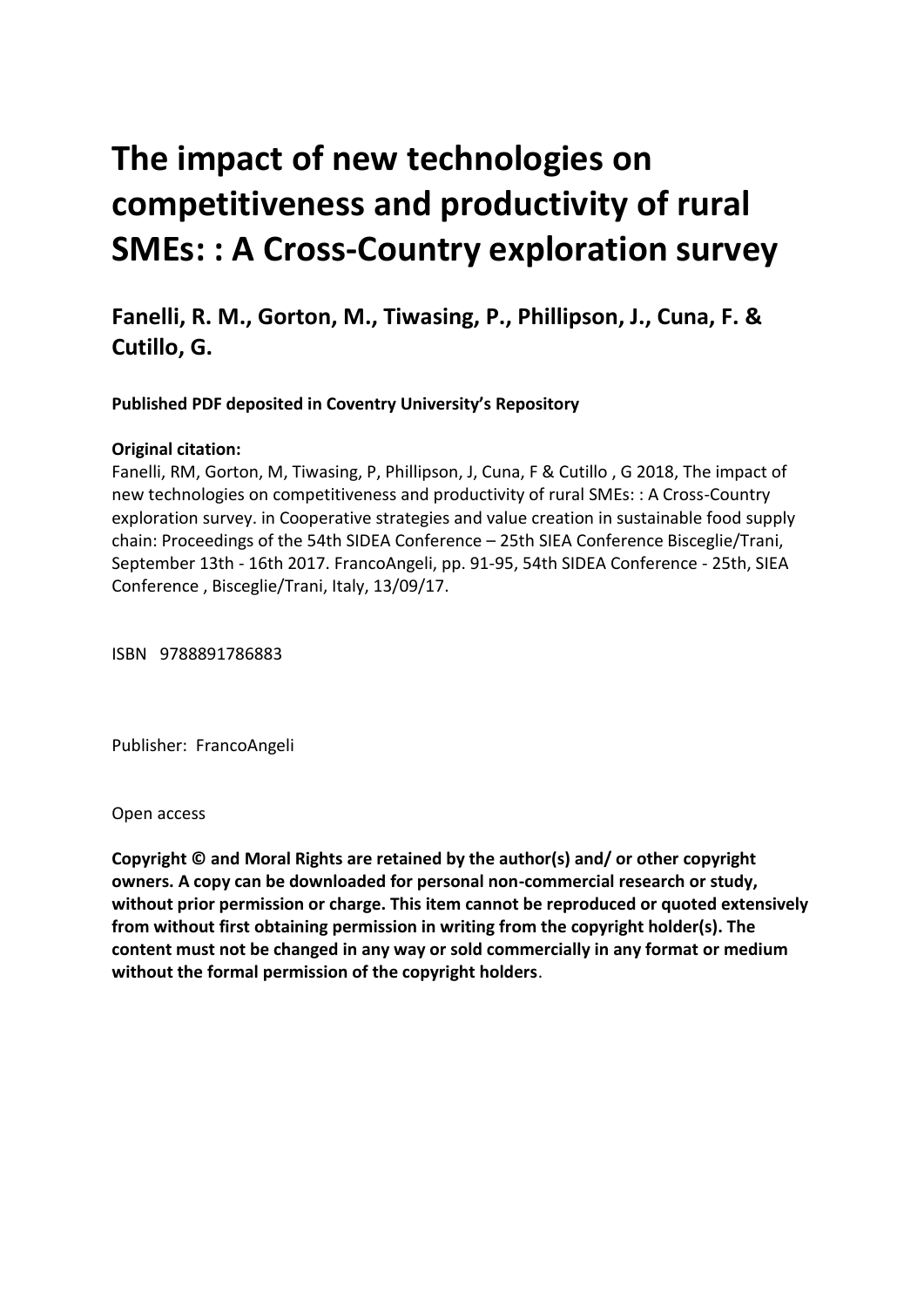## THE IMPACT OF NEW TECHNOLOGIES ON COMPETITIVENESS AND PRODUCTIVITY OF RURAL SMES: A CROSS-COUNTRY EXPLORATORY SURVEY

by Rosa Maria Fanelli<sup>\*</sup>, Matthew Gorton<sup>\*\*</sup>, Pattanapong Tiwasing<sup>\*\*\*</sup>, *Jeremy Phillipson*<sup>\*\*\*\*</sup>, *Francesca Cuna*<sup>\*\*\*\*\*</sup> and *Giuseppe Cutillo*<sup>\*\*\*\*\*</sup>

#### **1. Objectives and methods**

 be replicated and applied in a wider context is strictly connected to the un- derstanding of those factors and mechanisms capable to determine success The adoption of technologies by small and medium enterprises (SMEs) that operating in several business sectors in rural areas is crucial issue because they often need financial and technical incentives and support from public and local authorities. The question whether and how innovation can or failure of the introduction of innovation itself.

 by rural SMEs? What aims are most crucial for them? What are the enablers Our aims will be to present the impact of 12 new technologies suitable for rural economy SMEs, to identify the enablers and barriers for adopting each technology, to support rural economy, and to provide policy recommendations useful for the public authorities on how to establish favourable conditions and offer incentives to SMEs for integrating innovative solutions. We want to respond the following questions. What type of technology is adopted and barriers for adopting each technology to support rural economy? How to establish favourable conditions and offer incentives to SMEs for integrating innovative solutions? At the end, we want to examine the effects of the socioeconomic characteristics of rural SME respondents.

\*\*\*\*\*\* Chamber of Commerce of Molise.

 Department of Economics, University of Molise. Corresponding author. E-mail: [rfanelli@unimol.it](mailto:rfanelli@unimol.it).

Newcastle University Business School, Newcastle University.

<sup>\*\*\*</sup> School of Natural and Environmental Sciences, Newcastle University.

<sup>\*\*\*\*</sup> Centre for Rural Economy, School of Natural and Environmental Sciences, Newcastle University.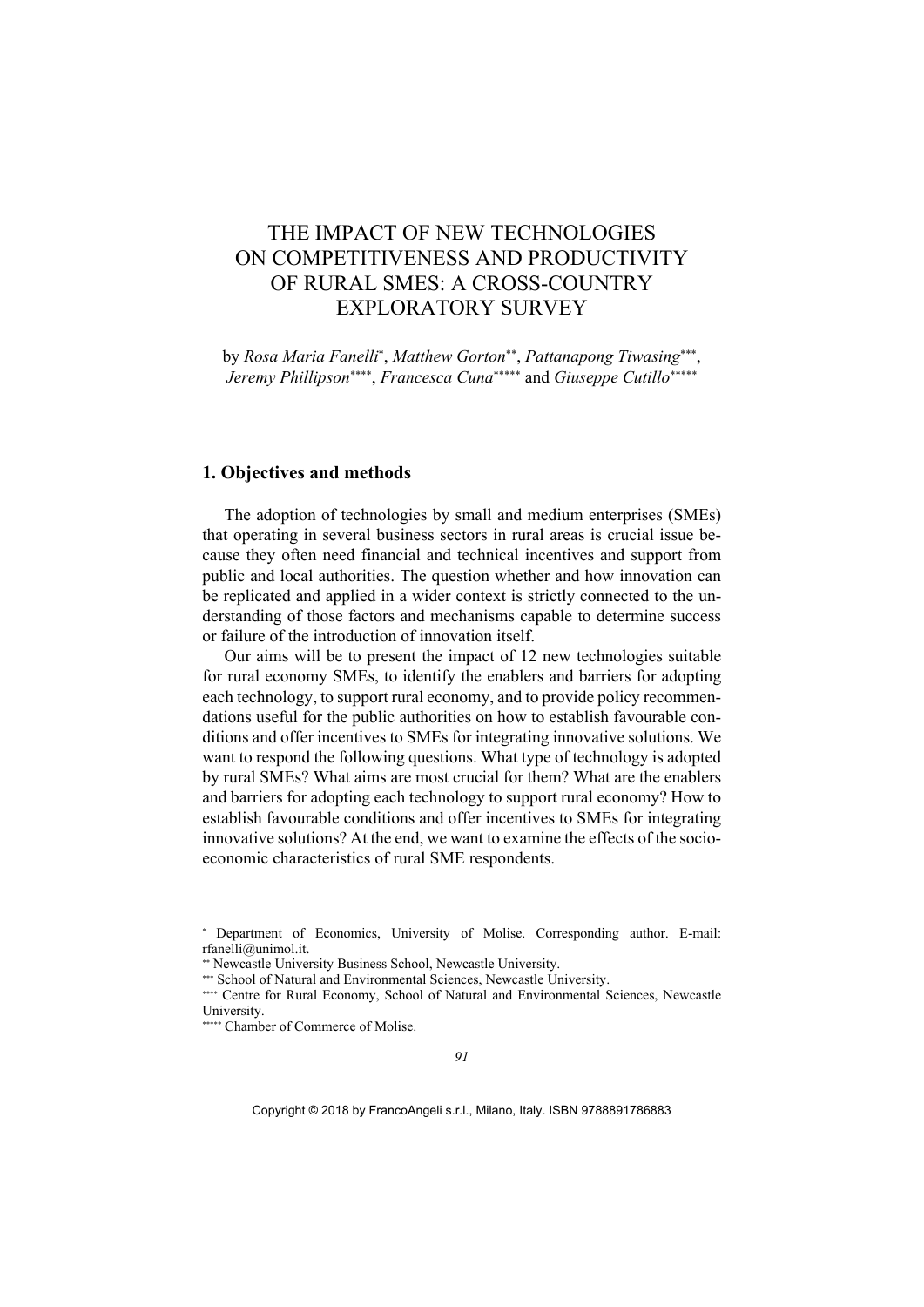The methodological approach to examine the impact of the selected new technologies will be based on desk research and field research evidence on a case study basis.

 Koellinger, 2008; Parker et al., 2010; Thornhill and Gellatly, 2005; Thorn-To select these technologies, we will take into account only the recent resources and research studies that have been implemented during the last years (Acs and Mueller, 2008; Autio and Hoeltzl, 2008; Autio and Acs, 2010; Bigliardi, 2013; Branzei and Vertinsky, 2006; Calvo, 2006; Delmar et al., 2013; Deschryvere, 2008; Fabling and Grimes, 2007; Forsman and Annala, 2011; Freel and Robson, 2004; Henrekson and Johansson, 2008; Hölzl, 2009; hill, 2006).

On base of these studies, we will select 12 disruptive technologies (i.e. organic farming, renewable energy, precision agriculture, crop resistance systems, novel crop, functional foods, e-platforms for products' promotion and exports, online orders and delivery tools, food traceability systems as marketing tool, smart meters and IoT, internal products traceability systems and traceability and selective breeding and cultivation processes as a supply chain management tool).

 novative technology adoption by firm in remote and accessible rural areas. type of innovation used, what barriers and enabling factors can hinder and In the second step, the online questionnaire, will design to collect evidence and draw on the expertise of target respondents related to cases of in-The questionnaire will structure into three main sections. The Section A will include questions to identify the region in which the enterprises operating, the main core business and the dimension of rural SMEs. The Section B will dealt with issues related to the use of particular innovation technologies, the support respectively the adoption and dissemination of new technologies. The last Section C will dealt with demographic characteristic that influencing the adoption of new technologies by rural SMEs

 via, Slovenia and United Kingdom) we will explore the potential relationship Mann-Whitney U Test. At the end, Discriminant Analysis (DA) will use to Using information on this exploratory sample rural SMEs across eight European countries (Bulgaria, Czech Republic, Greece, Hungary, Italy, Latamong the variables to investigate innovative technologies impact on rural economy SMEs competitiveness and productivity. Descriptive statistics will apply to describe the case identity in Section A. Needs, enables and barriers of the case, in group different, will analyze, using Chi-Square Test and examine the effects of the socio-economic characteristics of rural SMEs respondents from eight countries.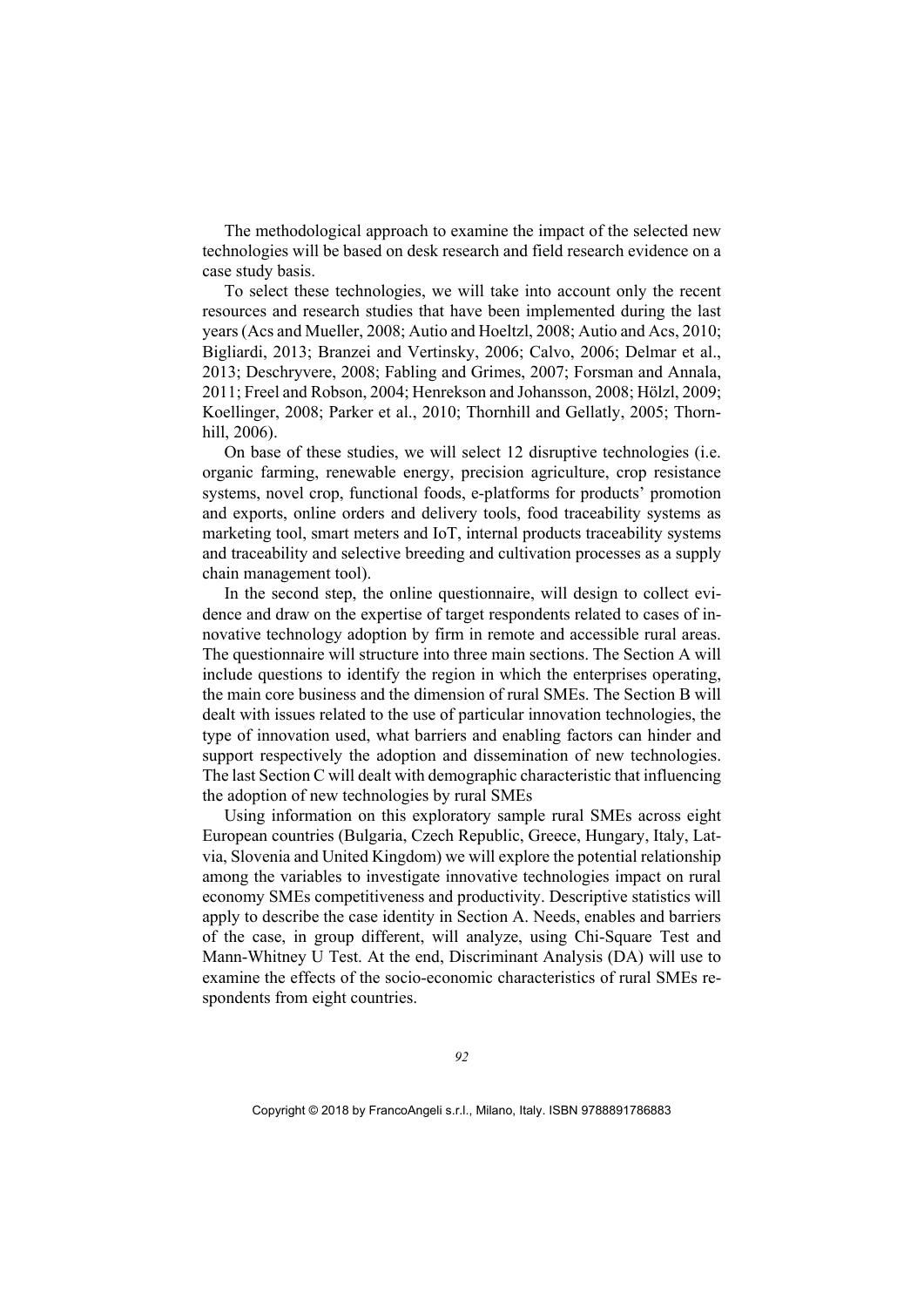1-5, where  $1 =$  no difficulties and  $5 =$  most important difficulty. Data will The χ2 statistic is strong with respect to the distribution of the data like all no-parametric statistics. To will draw out some of the key features of the main needs/objectives, which will lead rural SMEs to adopt the new technology, the questionnaires will design to give answers at the categorical level, so the χ2 statistic will be appropriately used. To investigate the difficulties/barriers SMEs encountered during the integration or adoption of new technology, questions will design as a Likert-Scale. The scale to use will be measure on an ordinal scale, which are non-parametric, so we will apply MWU test to analyse the difference between rural SMEs with and without job generation, with and without improved ability to access new markets, and with and without improved profitability. The results of the MWU will be presented in group rank differences rather than group mean differences. For the section C, we will employ discriminate analysis (DA) to examine the effects of the socio-economic characteristics of rural SME respondents from the eight countries. DA is commonly designed to investigate the difference between two or more observed groups with respect to several underlying variables. We will use questionnaires because are the main method of data collection used in many previous innovation studies (Bouncken and Koch, 2007; Hult et al., 2004; Laforet and Tann, 2006).

#### **2. Expected results of the impact and transferability of the case**

 ences between regions and actors relevant to rural economy SMEs' compet-The study will promote the adoption of innovation by rural economy small and medium enterprises (SMEs), through sharing practices/experiitiveness and integration lessons learnt into regional policies and action plans. Expected results should boost innovation support services for 5% of SMEs, increase the capacity of about 200 public administration employees to effectively implement policies to support the competitiveness of firms operating in rural economies and improve its horizontal and vertical cooperation. In this way, territorial capacity building and policy innovation involving all regional actors are critical factors for promoting the diffusion of innovation and, to maintain and strengthen SMEs' competitiveness and consequently regions' growth.

The key question underlying the research is the extent to which small and medium enterprises located in rural areas have distinctive support needs, associated with the characteristics of rural SMEs themselves, or their owners,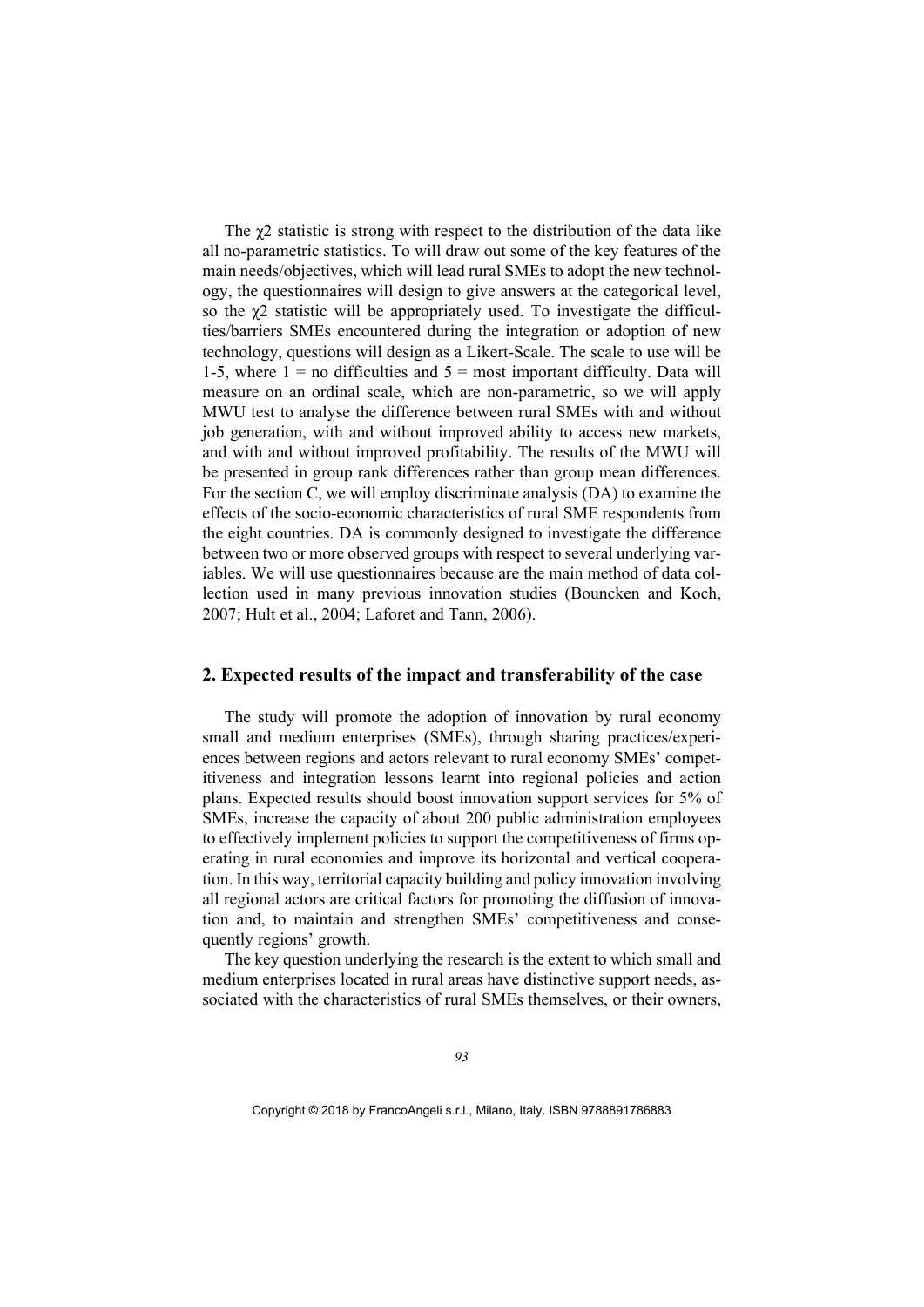and/or the characteristics of the external operating environment for enterprises in rural areas.

#### **References**

- Acs, Z. J. and Mueller P. (2008). Employment Effects of Business Dynamics: Mice, Gazelles and Elephants, *Small Business Economics*, 30(1), 85-100.
- Autio, E. and Acs, Z. J. (2010). Institutional influences on strategic entrepreneurial behavior. *Strategic Entrepreneurship Journal*, 4, 234-251.
- Autio, E. and Hoeltzl, W. (2008). Europe Innova Gazelles Panel Final Report, in: EU DG Innovation, Europe Innova Panel Reports. EU DG Innovation, Brussels.
- Bigliardi, B. (2013). The effect of innovation on financial performance: A research study involving SMEs. Innovation, 15(2), 245-255.
- Journal of Technology Intelligence and Planning, Vol. 3 No. 3, pp. 213-32. Bouncken, R.B. and Koch, M. (2007). The role of innovation orientation: strategic antecedents and innovation consequences of innovation orientation, International
- Branzei, O., and Vertinsky, I. (2006). Strategic Pathways to Product Innovation Capabilities in Smes. *Journal of Business Venturing*, Vol. 21, Issue 1, pp. 75-105. Available at SSRN:<https://ssrn.com/abstract=1503207>.
- Calvo, J. L. (2006). Testing Gibrat ́s Law for Small, Young and Innovating Firms. *Small Business Economics*, 26(2), pp. 117-124.
- among growth, profitability and survival in new firms. *Technovation*, 33(8), pp. Delmar, F., McKelvie, A. and Wennberg, K. (2013). Untangling the relationships 276-291.
- Deschryvere, M. (2008). High growth firms and job creation in Finland (N. 1144). ETLA discussion paper.
- Fabling, R. and Grimes, A. (2007). *HR Practices and Firm Performance: What matters and who does it?* Occasional Paper, 7(02).
- Forsman H and Annala U. (2011). Small enterprises as innovators: shift from a low performer to a high performer. *International Journal of Technology Manage-ment*, 56(1/2).
- Freel, M.S. and Robson, P.A. (2004). Small firm innovation, growth and performance, *International Small Business Journal*, Vol. 22 No. 6, pp. 561-75.
- Henrekson, M. and Johansson, D. (2010). Gazelles as job creators: a survey and interpretation of the evidence. *Small Business Economics*, 35(2), pp. 227-244.
- Hölzl, W. (2009). Is the R&D behaviour of fast-growing SMEs different? Evidence from CIS III data for 16 countries. *Small Business Economics*, 33(1), pp. 59-75.
- Hult, G.T.M., Hurley, R.F. e Knight, G.A. (2004). Innovativeness: its antecedents and impact on business performance, *Industrial Marketing Management*, Vol. 33 No. 5, pp. 429-38.
- Koellinger, P. (2008). Why are some entrepreneurs more innovative than others? *Small Business Economics*, 31, pp. 21-37.
- Laforet, S. and Tann, J. (2006). Innovative characteristics of small manufacturing firms, *Journal of Small Business and Enterprise Development*, Vol. 13 No. 3, pp. 363-80.